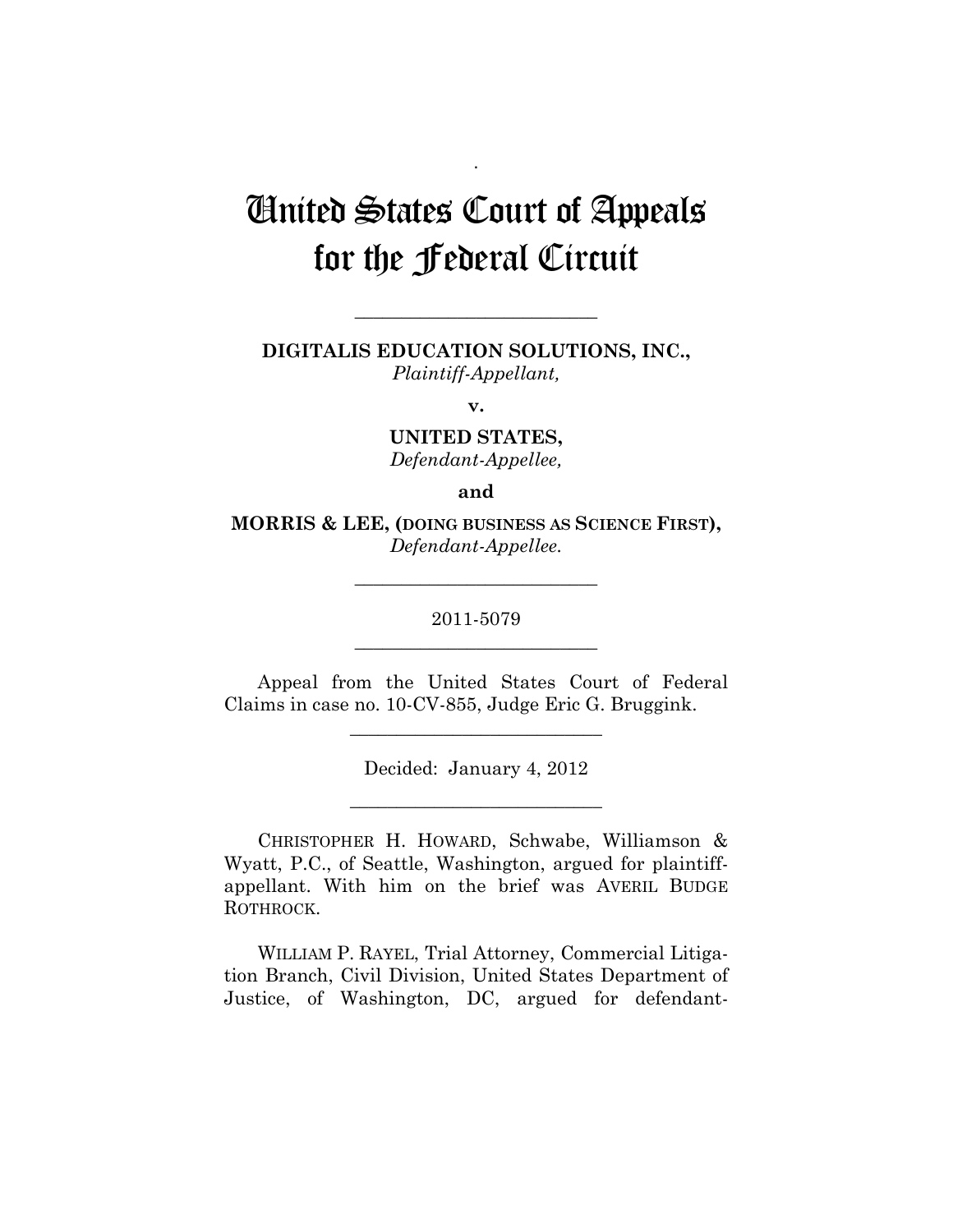appellee, United States. With him on the brief were TONY WEST, Assistant Attorney General, JEANNE E. DAVIDSON, Director, and KIRK MANHARDT, Assistant Director.

JAMES E. KRAUSE, James E. Krause, P.A., of Jacksonville, Florida, for defendant-appellee, Morris & Lee, (doing business as Science First).

**\_\_\_\_\_\_\_\_\_\_\_\_\_\_\_\_\_\_\_\_\_\_\_\_\_\_** 

Before LOURIE, BRYSON, and MOORE, *Circuit Judges*. MOORE, *Circuit Judge*.

Digitalis Education Solutions, Inc. (Digitalis) appeals the Court of Federal Claims's dismissal of its post-award protest of a sole-source procurement. Because Digitalis is not an actual or prospective bidder, and because it lacks the requisite direct economic interest, we *affirm* the Court of Federal Claims's dismissal for lack of standing.

## **BACKGROUND**

Digitalis makes and sells digital planetariums used to teach astronomy. *Digitalis Educ. Solutions, Inc. v. United States*, 97 Fed. Cl. 89, 90 (2011). The Department of Defense uses digital planetariums in schools overseen by the Department of Defense Educational Activity (Department). *Id.* For years, Department schools have used planetariums called "STARLAB" developed by Morris & Lee (doing business as Science First) (Science First). *Id.* In 2009, the Department conducted an unadvertised solesource procurement of analog STARLAB planetariums from Science First. As part of its justification for the solesource to Science First, the Department noted that its curricula were geared toward the product. In 2010, the Department wished to procure more planetariums and chose to purchase digital, rather than analog systems. *Id.* This procurement is the focus of the litigation.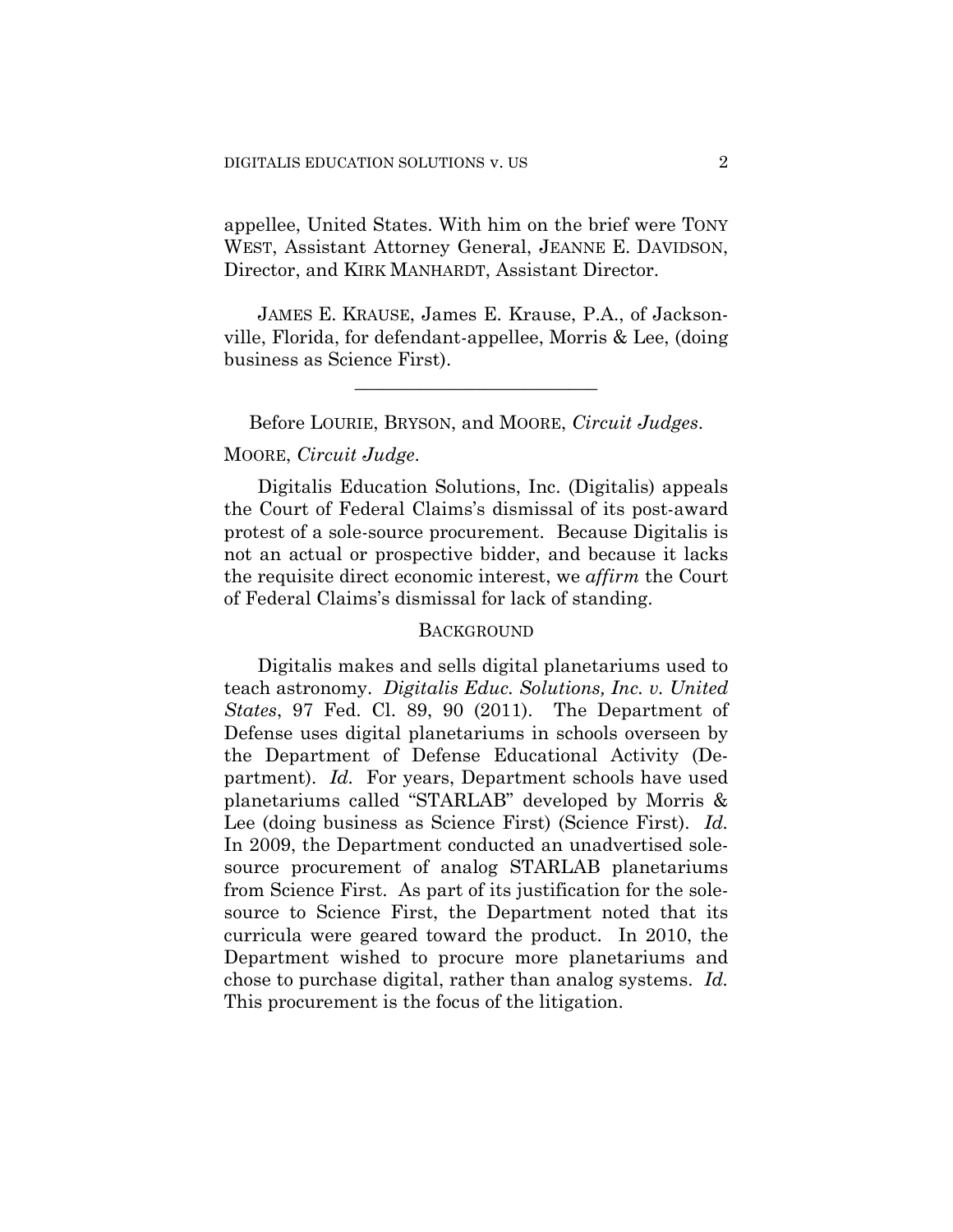The Department began the process of procuring the planetariums at issue in this case in September 2010. Because its funding expired at the end of the fiscal year, the Department wished to expedite the procurement. Before posting any notice of its intention to sole-source the contract, the Department communicated with Science First to inquire about possible terms. *Id.* On Friday, September 17, 2010, the Department posted on *[www.fedbizopps.gov](http://www.fedbizopps.gov/)* (fedbizopps) a notice of intent to award a sole-source contract to Science First.[1](#page-2-0) *Id.* at 90- 91. The notice stated that if any party challenged the sole-source contract to Science First, then it should file a statement no later than Wednesday, September 22, 2010, detailing its capability to fulfill the order. In parallel with this process, the Department prepared and approved a Justification and Authorization (J&A) as required for a sole-source procurement. Part of the J&A stated that "[c]urriculum standards and specific lessons for the STARLAB components are already in place and there are teacher trainers for this product." *Id.* at 91.

During the period for response, another producer of planetariums, Sky Skan, submitted a statement of capability in response to the notice of the sole-source procurement. *Id.* Upon receiving Sky Skan's statement, the Department sought to refine the requirement by asking Science First to provide additional specifications to add to the notice. Science First obliged and provided an extensive list of hardware, software, accessories, warranties and other information specific to STARLAB. *Id.* at 91-92. The Department added language to the notice of intent to sole-source to state "[The Department] has standardized

 $\overline{a}$ 

<span id="page-2-0"></span><sup>1</sup> www.fedbizopps.gov is "the Governmentwide point of entry ('GPE') where government contracting opportunities are made publicly available." Government Br. 6 (citing 48 C.F.R. §§ 5.003, 5.102(a)(1), 5.201(d)).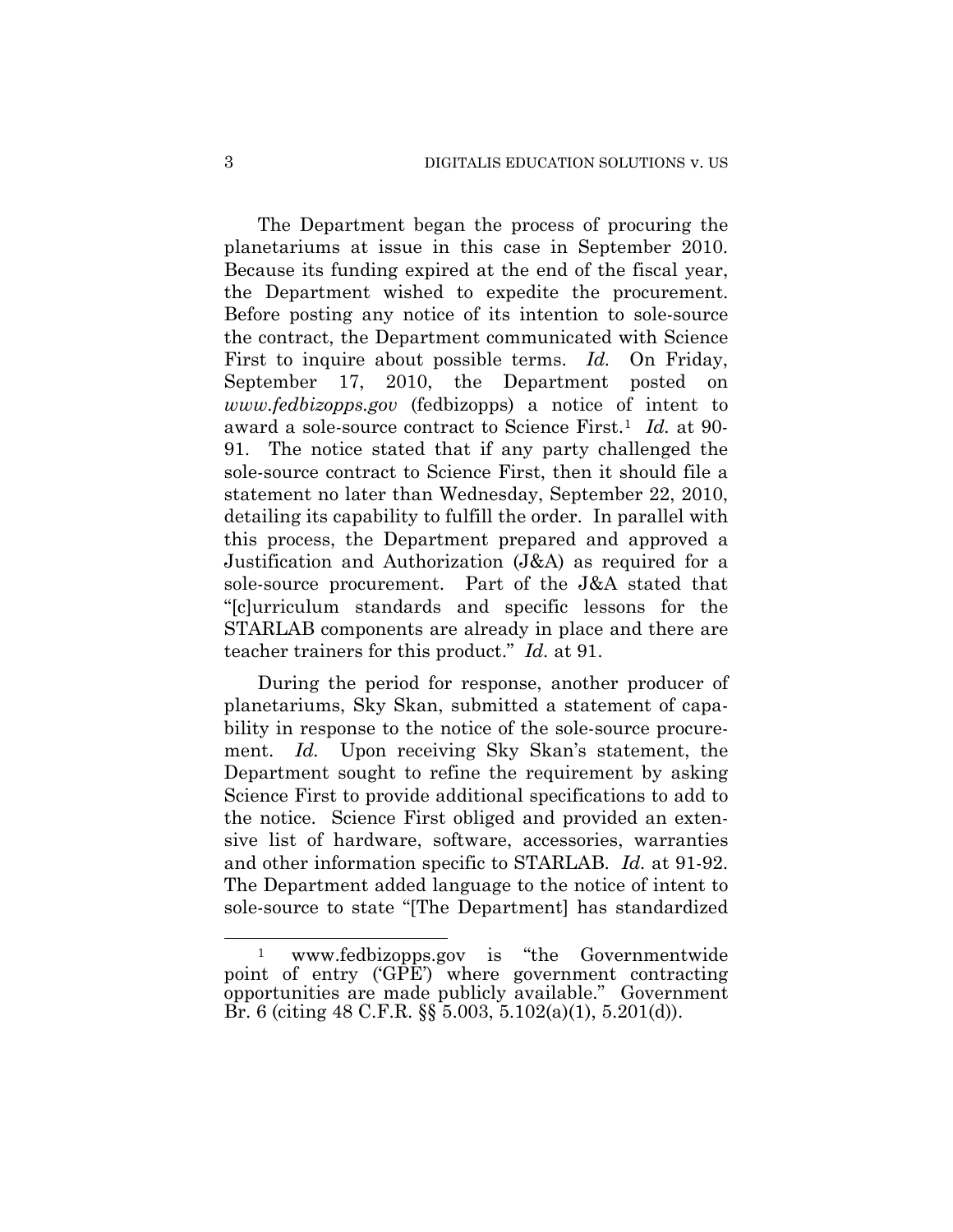curricula developed exclusively for the STARLAB portable planetarium. Curriculum standards and specific [lessons] for the STARLAB components are [already] in place." *Id.* at 92. The Department responded to Sky Skan's submission by pointing it to this additional language. *Id.*

On September 25, the Department awarded the contract to Science First for fifty digital planetariums. *Id.* On October 11, after learning of the contract, Digitalis contacted Congressman Norm Dicks to object to the way it was awarded. The Congressman forwarded the complaint to the Department. Six weeks later, the Department responded to the Congressman stating that because Digitalis did not file a capability statement or otherwise protest the sole-source award, the Department would not consider Digitalis's objections. *Id.* On December 2, Digitalis objected for the first time directly to the Department and on December 6, it filed the instant case at the Court of Federal Claims. *Id.*

The government (along with Intervenor Science First) filed a motion to dismiss for lack of standing and a motion for judgment on the administrative record. Digitalis filed a cross motion for judgment on the administrative record. *Id.* The Court of Federal Claims held that Digitalis could not demonstrate prejudice, a prerequisite for standing, because it did not have a substantial chance of winning the contract. *Id.* at 93. Because Digitalis failed to review fedbizopps and submit a statement of capability during the prescribed period, the court explained that "[e]ven if the procurement had proceeded flawlessly, Digitalis's chances to get the contract would not have been any different." *Id.* The court reasoned that a longer response time would have led to the same result because Digitalis did not check fedbizopps for weeks. *Id.* The Court of Federal Claims also denied Digitalis's motion for judgment on the administrative record.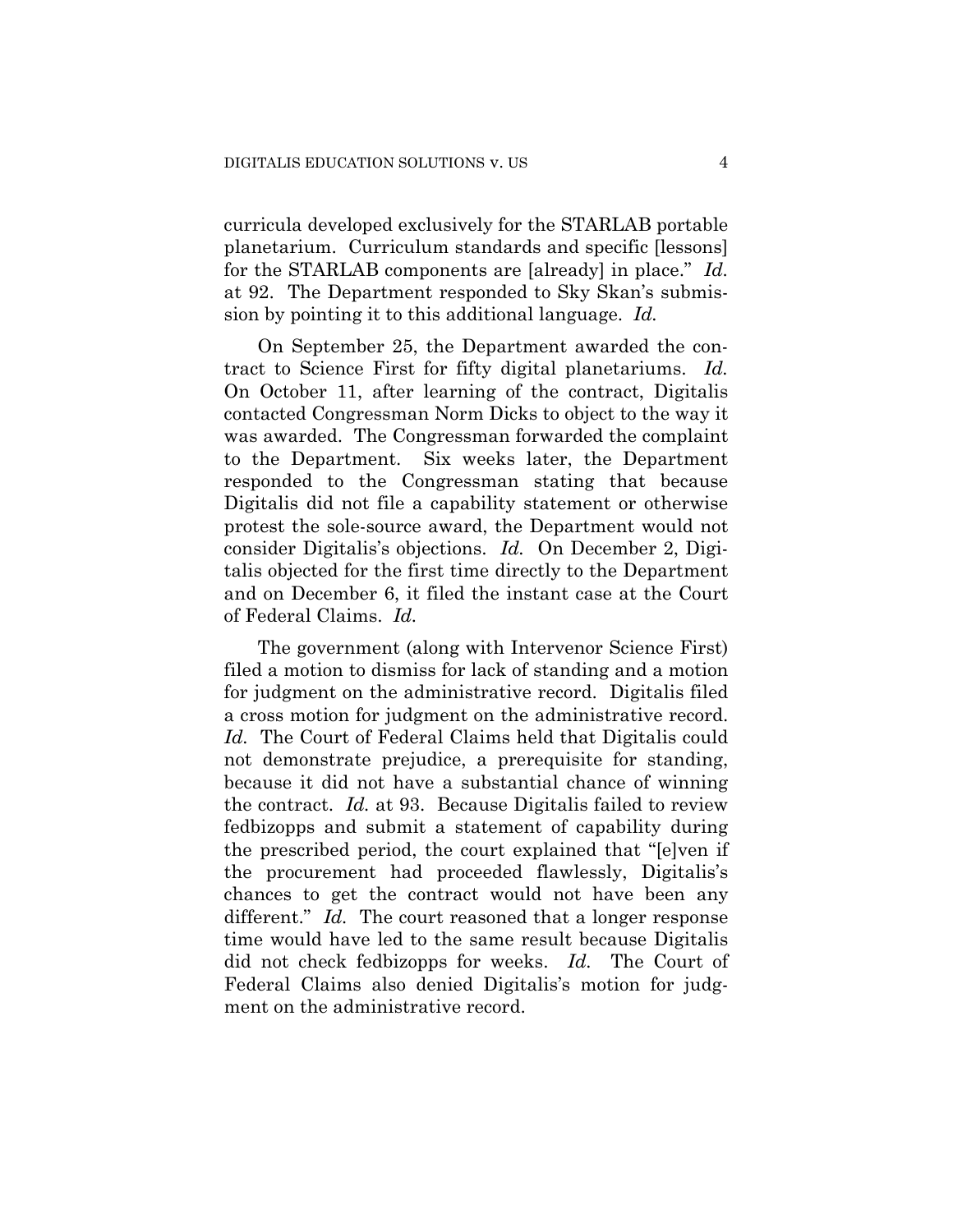Digitalis appeals. We have jurisdiction under 28 U.S.C. § 1295(a)(3).

## DISCUSSION

We review determinations of standing *de novo*. *Labatt Food Serv., Inc. v. United States*, 577 F.3d 1375, 1379 (Fed. Cir. 2009). Any underlying fact findings are reviewed for clear error. *Id.* We review a denial of judgment on the administrative record without deference, meaning that we apply the "arbitrary and capricious" standard. *Centech Grp., Inc. v. United States*, 554 F.3d 1029, 1037 (Fed. Cir. 2009).

Only an "interested party" has standing to challenge a contract award. *Rex Serv. Corp. v. United States*, 448 F.3d 1305, 1307 (Fed. Cir. 2006). An interested party is an actual or prospective bidder whose direct economic interest would be affected by the award of the contract. *Id.* Thus, a party must show that it is 1) an actual or prospective bidder and 2) that it has a direct economic interest. "[I]n order to be eligible to protest, one who has not actually submitted an offer must be *expecting* to submit an offer prior to the closing date of the solicitation." *MCI Telecomms. Corp. v. United States*, 878 F.2d 362, 365 (Fed. Cir. 1989). To prove a direct economic interest, a party must show that it had a "substantial chance" of winning the contract. *Rex Serv.*, 448 F.3d at 1308.

Digitalis argues that the Court of Federal Claims should have first determined whether the Department was required to conduct a full competition for the contract rather than a sole-source notice. Then, if we find that the Department should have conducted a full competition, Digitalis argues that it is clear that it would have had a substantial chance of prevailing.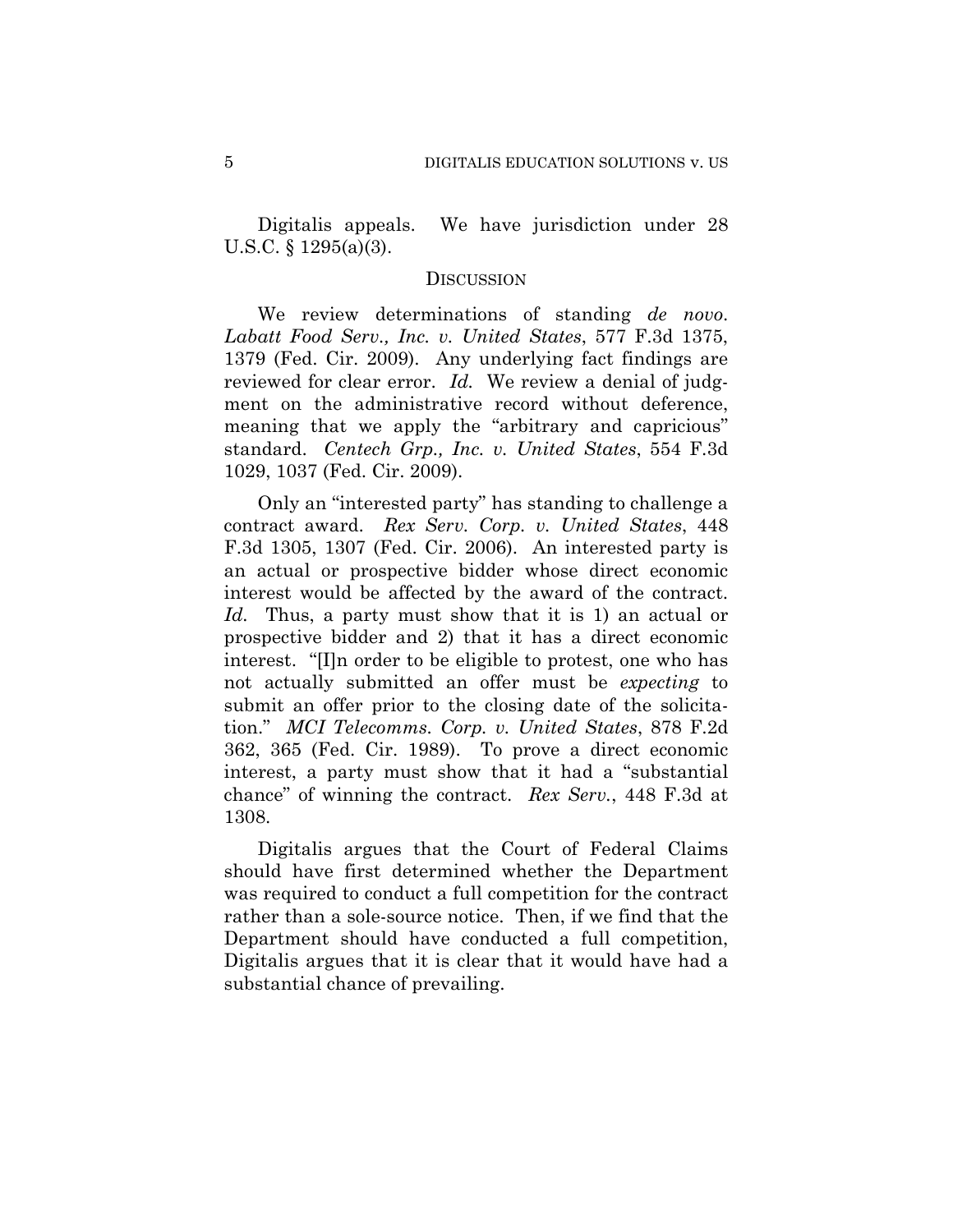Digitalis also argues that its failure to submit a statement of capability is "irrelevant" to the analysis. It contends that the filing of a capability statement would have been futile based on the Department's response to Sky Skan that basically required it to emulate Science First. Further, Digitalis argues that the period for submitting statements of capability was unreasonably short.

The government responds that Digitalis is not an "interested party" under 28 U.S.C. § 1491(b)(1) because it fails both prongs of the relevant test: it is not an actual or prospective bidder and it does not possess a direct economic interest. The government argues that Digitalis was not an "actual or prospective bidder" because it failed to submit a capability statement. It analogizes to *Rex Service* where we held that if a party does not bid during the bid period, it does not have standing regardless of any illegalities by the government in the bid process. Government Br. 15 (citing *Rex Serv.*, 448 F.3d at 1308). The government contends that five days is a reasonable amount of time for a notice of intent to sole-source. It argues that the Court of Federal Claims previously found a six-day window reasonable and, regardless, Digitalis would have needed a twenty-three day window in order to see the notice.

The government argues that Digitalis does not have a "direct economic interest" for similar reasons. It asserts that it is not enough for a party to simply show that it would have competed in a competition had there been one. It notes that even if the Department had held a flawless sole-source procurement with a notification period of over twenty days, Digitalis still would have been unable to file a statement of capability because it would not have known of the contract.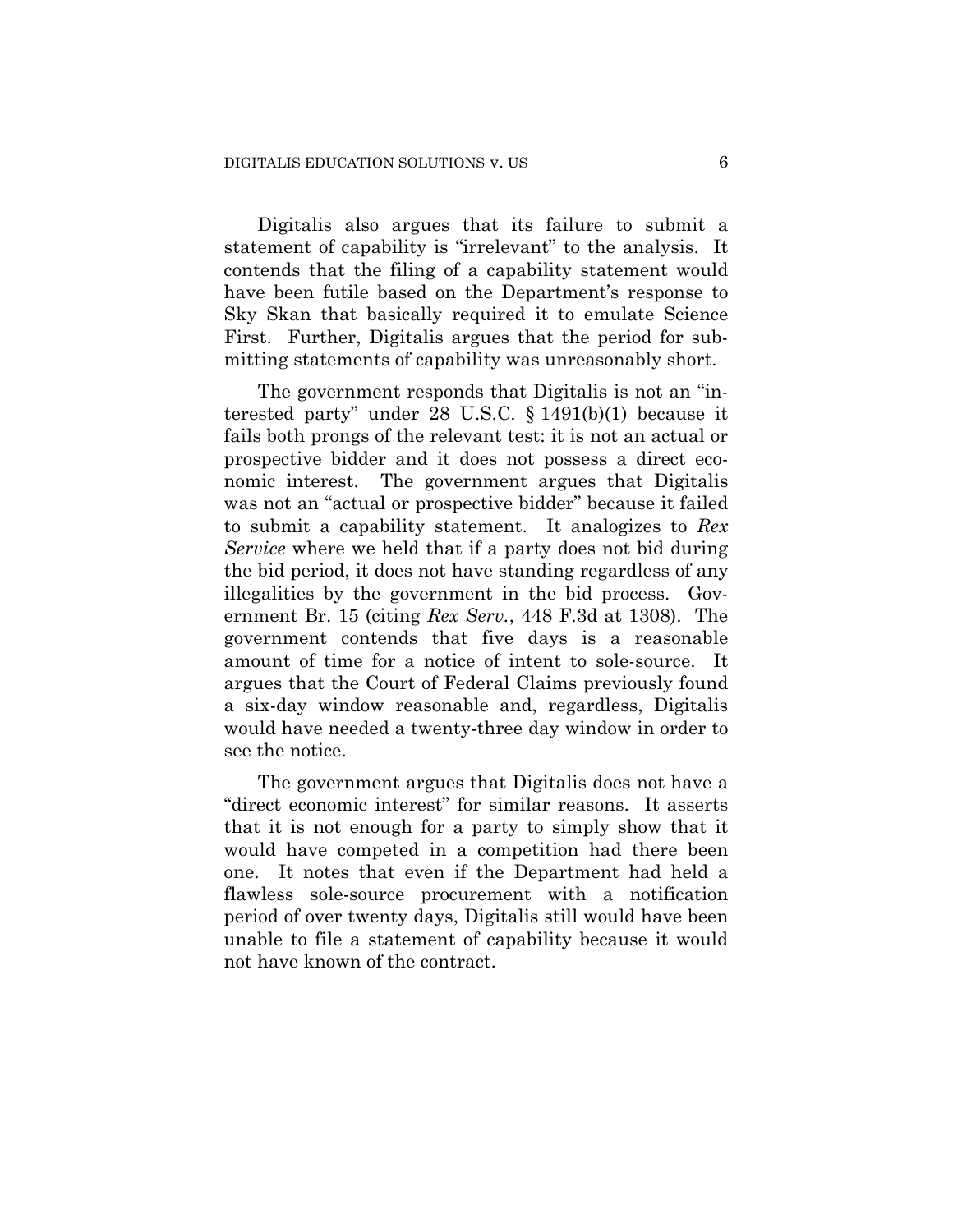We agree with the government that the rule of *Rex Service* controls the result of this case. In *Rex Service*, the government issued a request for proposals and received bids from contractors. One day before the end of the period to submit proposals, Rex Service filed an objection to the request for proposal. *Rex Serv.*, 448 F.3d at 1307. It argued that the government's violations of certain statutes and regulations prevented it from filing a proposal or bid. *Id.*

We held that Rex Service did not satisfy either prong of the test for standing because it failed to submit a proposal during the prescribed time. *Id.* at 1307-08. We noted that "in order to be eligible to protest, one who has not actually submitted an offer must be *expecting* to submit an offer prior to the closing date of the solicitation" and that the opportunity to become a prospective bidder ends when the proposal period ends. *Id.* at 1308 (quoting *MCI*, 878 F.2d at 365). We further held that Rex Service had no direct economic interest because it had no substantial chance to be awarded the contract due to its failure to submit a bid. *Id.* at 1308.

We see no reason to limit this rule to competitive procurements. Indeed, the Court of Federal Claims has already extended it to sole-source contracts under similar facts. *See Infrastructure Def. Techs. v. United States*, 81 Fed. Cl. 375 (2008). In a sole-source award such as this one, the notice of intent issued by the government is analogous to a request for a proposal. Interested parties are invited to submit statements of capability in order to convince the government that it should hold a full competition for the contract rather than sole-source the contract to the proposed contractor. We therefore hold that in order to be an actual or prospective bidder, a party must submit a statement of capability during the prescribed period. Failure to do so also means that a party does not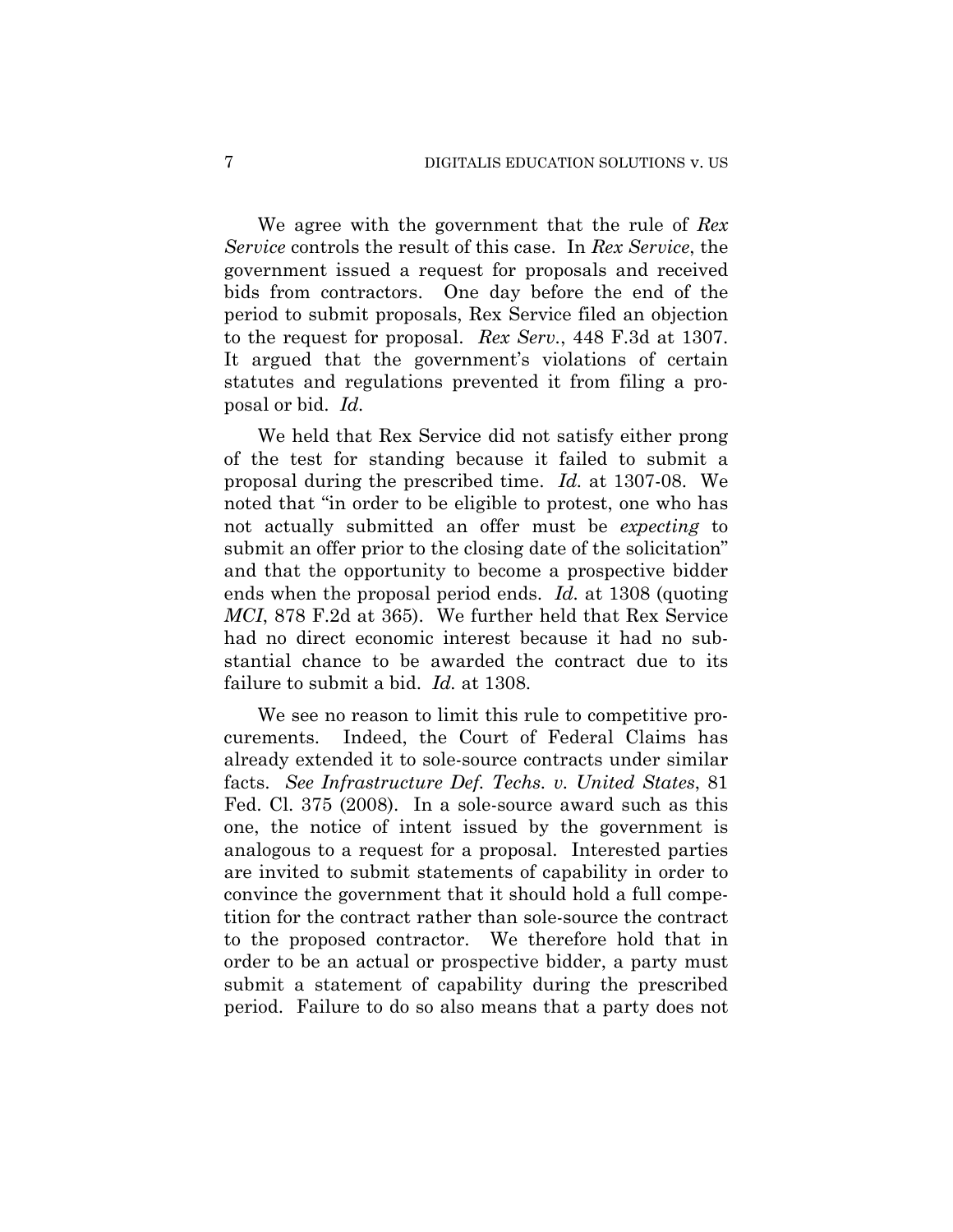have the requisite direct economic interest because it cannot have a "substantial chance" of convincing the government to hold a formal competition and subsequently bid on the contract. *Rex Serv.*, 448 F.3d at 1308.

This holding should not be read, however, as foreclosing challenges to the reasonableness of the procurement time period. Digitalis attempts to do this by challenging the five-day period. Digitalis argues that the selected time period is unreasonably short and that therefore Digitalis should be permitted to challenge the procurement despite not having filed a statement of capability within the time period. The government seemed to argue that a party who fails to submit a statement of capability during the prescribed period may only object to the reasonableness of the time period if it is so short that it was impossible for the contractor to bid. We do not agree. Determining whether the time period is reasonable is necessarily a fact intensive analysis. In the context of commercial item procurement, regulations require that the government "establish a solicitation response time that will afford potential offerors a reasonable opportunity to respond ...."  $48$  C.F.R. § 5.203(b). Because commercial items are often readily available to the public, a brief time period for soliciting responses may be reasonable. *See*, *e.g.*, *Cal. Indus. Facilities Res., Inc. v. United States*, 80 Fed. Cl. 633, 635-36 (2008) (holding that a period of six days was reasonable in a solicitation for commercial items). Contrary to the government's argument, the proper inquiry is not whether it is possible for a party to submit a statement of capability during the time period, but whether it is reasonable to expect contractors to see a notice and respond.

As the Court of Federal Claims noted, "the administrative record lends credence to a number of Digitalis's allegations of hasty and shoddy contracting." *Digitalis*, 97